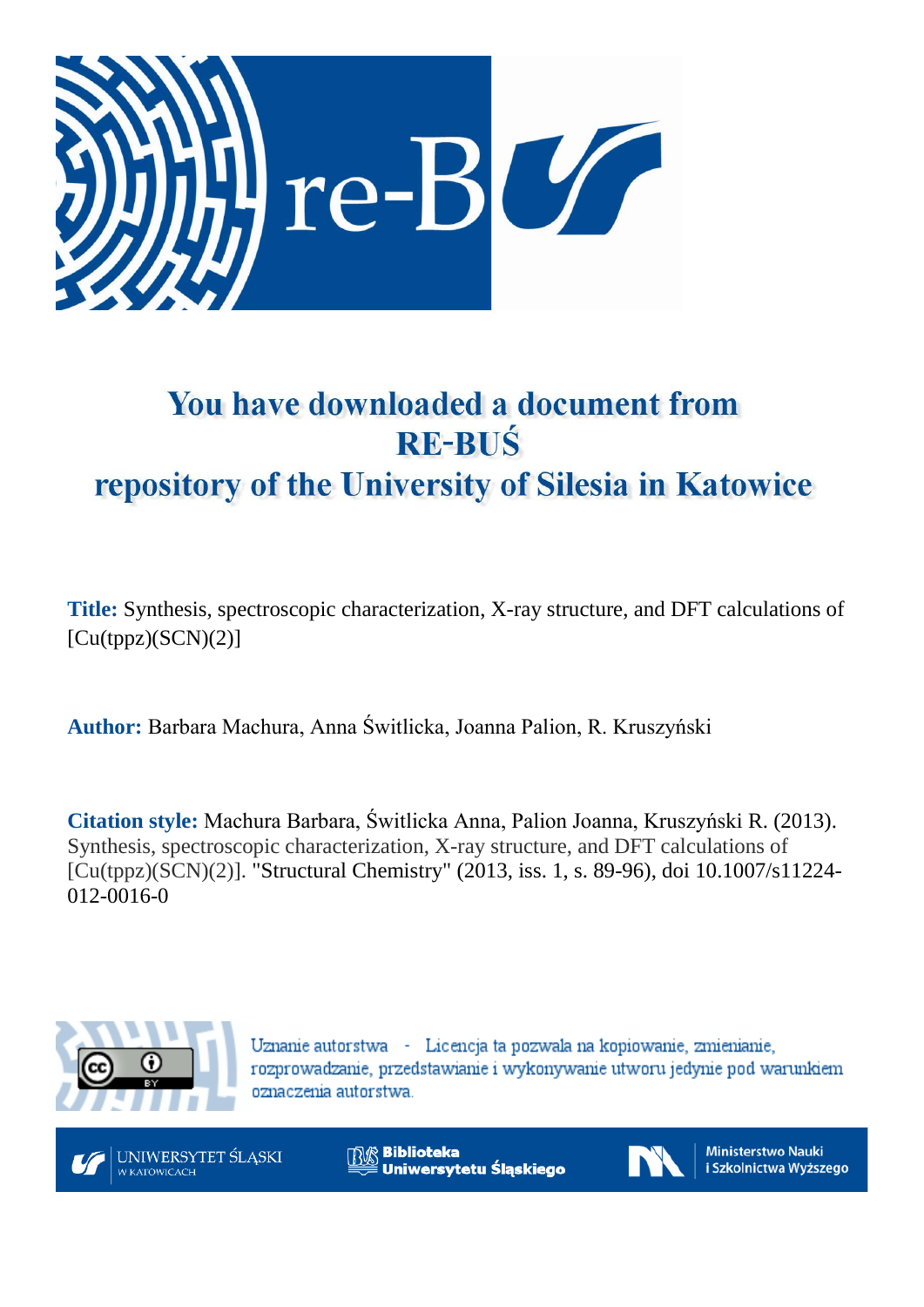# ORIGINAL RESEARCH

# Synthesis, spectroscopic characterization, X-ray structure, and DFT calculations of  $\lceil Cu(tppz)(SCN)_2 \rceil$

B. Machura · A. Świtlicka · J. Palion · R. Kruszynski

Received: 16 February 2012 / Accepted: 3 April 2012 / Published online: 15 May 2012 © The Author(s) 2012. This article is published with open access at Springerlink.com

Abstract This article presents a combined experimental and computational study of  $[Cu(tppz)(SCN)<sub>2</sub>]$ , where ttpz stands for 2,3,5,6-tetra-(2-pyridyl)pyrazine. The compound has been studied by IR, UV–Vis spectroscopy, and single crystal X-ray analysis. The geometry around copper atom may be described as a distorted square pyramid. The equatorial plane is defined by three nitrogen atoms of tppz and one nitrogen atom of thiocyanate group. The apical site is occupied by nitrogen atom of the second  $SCN^-$  ion. The electronic spectrum of  $[Cu(tppz)(SCN)_2]$  was analyzed, and bands were assigned through the DFT/TDDFT procedures.

Keywords Copper(II) - 2,3,5,6-Tetra-(2-pyridyl) pyrazine - X-ray structure - DFT calculations

# Introduction

The pseudohalide ions  $(N_3^-, NCS^-, NCO^-,$  and  $N(NC)_2^$ are versatile ligands that can bind transition metal ions in a variety of ways. They can act as monodentate ligands and as bridging ligands leading to the formation of mononuclear and polynuclear species with different dimensionality and nuclearity. Among these, the azide- and thiocyanatecontaining metal complexes are considered to be the most

B. Machura (⊠) · A. Świtlicka · J. Palion Department of Crystallography, Institute of Chemistry, University of Silesia, 9th Szkolna St., 40-006 Katowice, Poland e-mail: basia@ich.us.edu.pl

#### R. Kruszynski

investigated systems because of their diverse structures and applications in magnetic materials  $[1-7]$ . It has been widely reported that the EO bridging mode generally mediates ferromagnetic coupling, while the EE does antiferromagnetic coupling. Furthermore, EE and EO bridging modes may simultaneously exist in the same species, leading to different topologies and materials with unprecedented, magnetic behavior [\[8–10](#page-7-0)]. The thiocyanate ions behave with similar versatility of the azide ones, but they seem to be less efficiently as transmitters of magnetic interaction  $[8-10]$ . However, in contrast to the vast chemistry of azido-bridged complexes, number of structurally and magnetically characterized thiocyanato-bridged is significantly smaller. To permit detailed magneto-structural correlations, further studies are needed for thiocyanato-bridged compounds.

Azide- and thiocyanate ions are frequently used in combination with polydentated organic ligands for the preparation of coordination compounds of various dimensionalities [[3](#page-7-0), [11–15](#page-7-0)]. 2,3,5,6-Tetra-(2-pyridyl)pyrazine (tppz), originally synthesized by Goodwin and Lions in 1959 [[16\]](#page-7-0), belongs to such ligands. It has six potential donor sites and is able to act as a bidentate, tridentate, bisbidentate, tris-bidentate, and bis-tridentate, forming both mono- and polynuclear complexes [\[17–20](#page-7-0)]. Previous studies focused on the complex formation between tppz and pseudohalide ligands, and first-row transition metal ions showed that the nuclearity of the product strongly depends on the central ion, choice of anions, and the reaction conditions. It has been also established that tppz exhibits a remarkable efficiency to mediate magnetic interactions between paramagnetic centers separated by more than 6.4 Å. The largest antiferromagnetic interaction between copper(II) ions has been found in the dinuclear complexes  $[Cu_2(tppz)(H_2O)_4]$ (ClO<sub>4</sub>)<sub>4</sub>·2H<sub>2</sub>O ( $J = -61.1$  cm<sup>-1</sup>) and

Department of X-ray Crystallography and Crystal Chemistry, Institute of General and Ecological Chemistry, Technical University of Lodz, 116 Zeromski St., 90-924 Lodz, Poland \_ e-mail: rafal.kruszynski@p.lodz.pl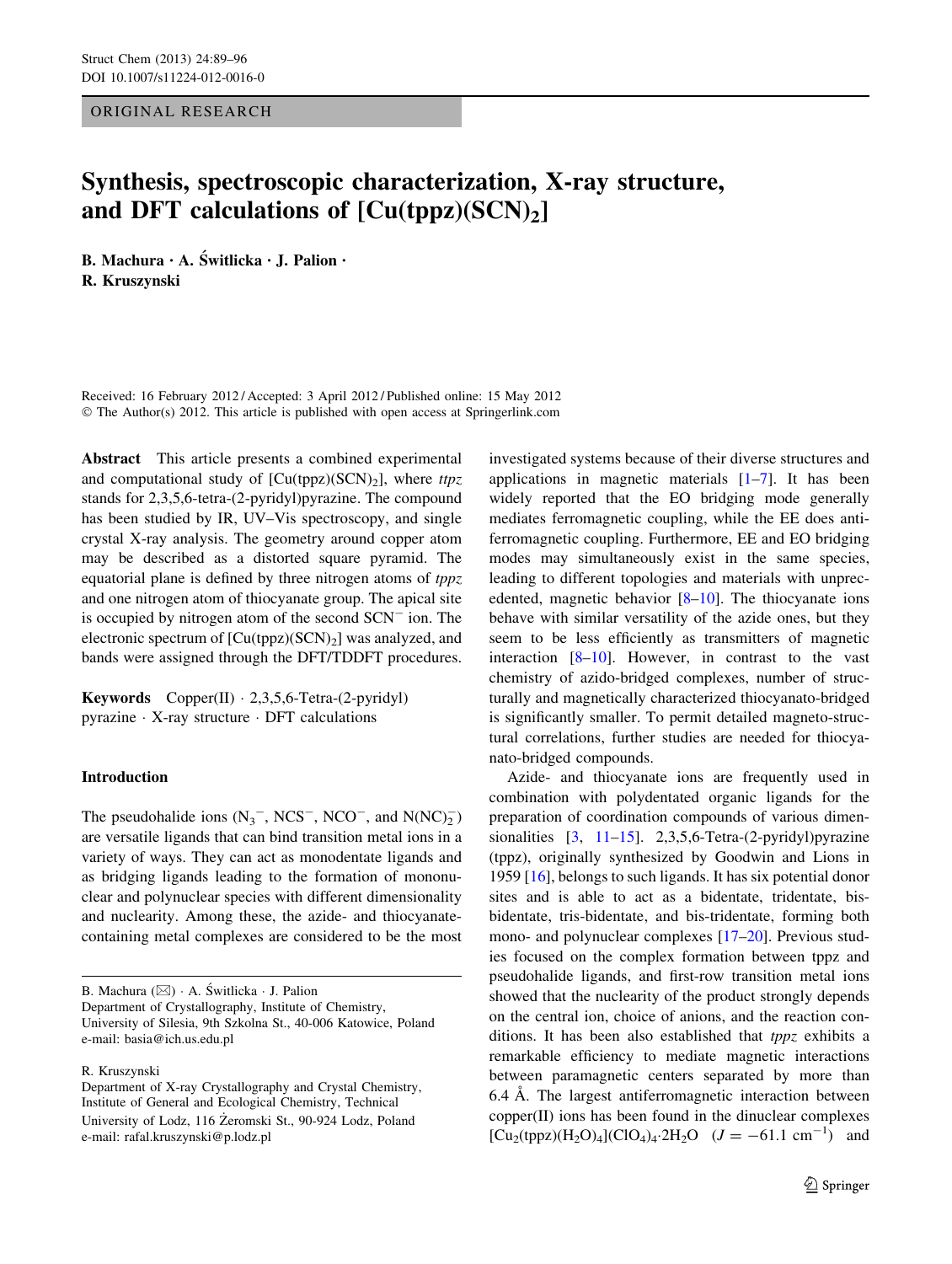<span id="page-2-0"></span> $[Ni_2(tppz)(H_2O)_6](NO_3)_4 \cdot 2.5H_2O$   $(J = -76 \text{ cm}^{-1})$  [[21,](#page-7-0) [22](#page-7-0)]. Interestingly, the ability of tppz to mediate magnetic interactions between paramagnetic centers is much stronger than the related pyrazine molecule in its metal complexes where negligible or weak antiferromagnetic interactions were observed (*J* values ranging from  $-7.4$  to 0 cm<sup>-1</sup>) [[20\]](#page-7-0).

So far, several copper(II) complexes incorporating halide and pseudohalide ions and tppz ligand have been obtained and characterized. Among them are mononuclear [Cu(tppz)Cl<sub>2</sub>], [Cu(tppz)(N<sub>3</sub>)<sub>2</sub>] 0.33H<sub>2</sub>O, [Cu(tppz)  $(NCO)_2$ ] 0.4H<sub>2</sub>O, dinuclear  $[{CuCl}_2(\mu$ -tppz)][PF<sub>6</sub>]<sub>2</sub>, [Cu<sub>2</sub>  $(tppz)(dca)_{3}(H_{2}O)$ ] dca 3H<sub>2</sub>O,  $[Cu_{2}(\mu$ -tppz)Cl<sub>4</sub>] 5H<sub>2</sub>O,  $[Cu_{2}(\mu)$  $(\mu$ -tppz)Br<sub>4</sub>] as well as one-dimensional { $[Cu_2(tppz)(tcm)_4]$  $3/2H_2O$ <sub>n</sub> and two-dimensional  $\{[Cu_2(tppz)(N_3)_2][Cu_2(N_3)_6]\}_n$ ,  $[C_{u5}(tppz)(N_3)_{10}]_n$  structures  $[20, 23-25]$  $[20, 23-25]$  $[20, 23-25]$  $[20, 23-25]$ .

Surprisingly, studies on thiocyanate copper(II) complexes of tppz ligand have not been performed. Here, we present the synthesis, spectroscopic data, crystal, molecular and electronic structure of  $[Cu(tppz)(SCN)_2]$ . To get a detailed insight into the electronic structure and spectroscopic properties of  $[Cu(tppz)(SCN)_2]$ , we performed density functional theory (DFT) and time-dependent DFT (TD-DFT) calculations. Currently, DFT method is commonly used to examine transition metal complexes. It meets with the requirements of being accurate, easy to use and fast enough to allow the study of relatively large molecules of transition metal complexes [[26\]](#page-8-0).

#### Experimental

#### General procedure

The reagents used to the synthesis were commercially available and were used without further purification. IR spectrum was recorded on a Nicolet Magna 560 spectrophotometer in the spectral range 4000–400  $\text{cm}^{-1}$  with the samples in the form of KBr pellets. Electronic spectrum was measured on a spectrophotometer Lab Alliance UV–VIS 8500 in the range 1000–180 nm in methanol solution.

#### Preparation of  $[Cu(tppz)(SCN)<sub>2</sub>]$

NH4SCN (0.092 g, 1.2 mmol) was dissolved in water (10 ml) and slowly added to the methanolic solution  $(15 \text{ ml})$  of CuCl<sub>2</sub>·2H<sub>2</sub>O  $(0.1 \text{ g}; 0.59 \text{ mmol})$  and 2,3,5,6tetra-(2-pyridyl)pyrazine (0.59 mmol, 0.23 g) and stirred at room temperature for 6 h. The resulting solution was kept for evaporation at room temperature, and after a few days green crystals of  $[Cu(tppz)(SCN)<sub>2</sub>]$  were obtained, filtered off, and dried. Yield 70 %.

IR (KBr;  $v/cm^{-1}$ ): 2069 (vs) and 2046(vs)  $v(C = N_{SCN})$ ; 1650(w), 1600(m), 1568(w), and 1524 (s)  $v(C = N_{topz})$  and  $v(C = C_{topz}).$ 

## X-ray diffraction studies

The X-ray intensity data of  $[Cu(tppz)(SCN)_2]$  were collected on an Gemini A Ultra Oxford Diffraction four-circle kappa geometry diffractometer with Atlas CCD detector graphite monochromated Mo  $K_{\alpha}$  radiation ( $\lambda = 0.71073$  Å) at 293(2) K. The unit cell determination and data integration were carried out using the CrysAlis package of Oxford Diffraction [[19\]](#page-7-0). Intensity data were corrected for the Lorentz and polarization effects. The absorption correction was introduced by SCALE3 ABSPACK scaling algorithm [\[27](#page-8-0)]. The structure was solved by direct methods using SHELXS-97 and refined by full matrix least-squares on  $F_0^2$  with SHEL-XL-97 with anisotropic displacement parameters for

Table 1 Crystal data and structure refinement for  $[Cu(tppz)(SCN)<sub>2</sub>]$ 

| Empirical formula                         | $C_{26}H_{16}CuN_8S_2$               |
|-------------------------------------------|--------------------------------------|
| Formula weight                            | 568.13                               |
| Temperature                               | 293.0(2) K                           |
| Wavelength                                | 0.71073 A                            |
| Crystal system                            | Orthorhombic                         |
| Space group                               | Pna2 <sub>1</sub>                    |
| Unit cell dimensions                      | $a = 16.9150(8)$ Å                   |
|                                           | $b = 19.7040(9)$ Å                   |
|                                           | $c = 7.2656(4)$ Å                    |
| Volume                                    | 2421.6(2) $\AA^3$                    |
| Z                                         | $\overline{4}$                       |
| Density (calculated)                      | 1.558 mg/m <sup>3</sup>              |
| Absorption coefficient                    | $1.108$ mm <sup>-1</sup>             |
| F(000)                                    | 1156                                 |
| Crystal size                              | $0.202 \times 0.070 \times 0.051$ mm |
| $\theta$ range for data collection        | 3.33° to 25.10°                      |
| Index ranges                              | $-18 \le h \le 20$                   |
|                                           | $-23 \le k \le 19$                   |
|                                           | $-8 \le l \le 7$                     |
| Reflections collected                     | 8275                                 |
| Independent reflections                   | 3902 $[R(int) = 0.0260]$             |
| Completeness to $2\theta = 29.36^{\circ}$ | 99.7 %                               |
| Max. and min. transmission                | 1.000 to 0.919                       |
| Data/restraints/parameters                | 3902/1/335                           |
| Goodness-of-fit on $F^2$                  | 1.040                                |
| Final R indices $[I > 2\sigma(I)]$        | $R1 = 0.0328$                        |
|                                           | $wR2 = 0.0770$                       |
| $R$ indices (all data)                    | $R1 = 0.0396$                        |
|                                           | $wR2 = 0.0802$                       |
| Absolute structure parameter              | 0.00(8)                              |
| Largest diff. peak and hole               | 0.468 and $-0.221$ e $\AA^{-3}$      |
|                                           |                                      |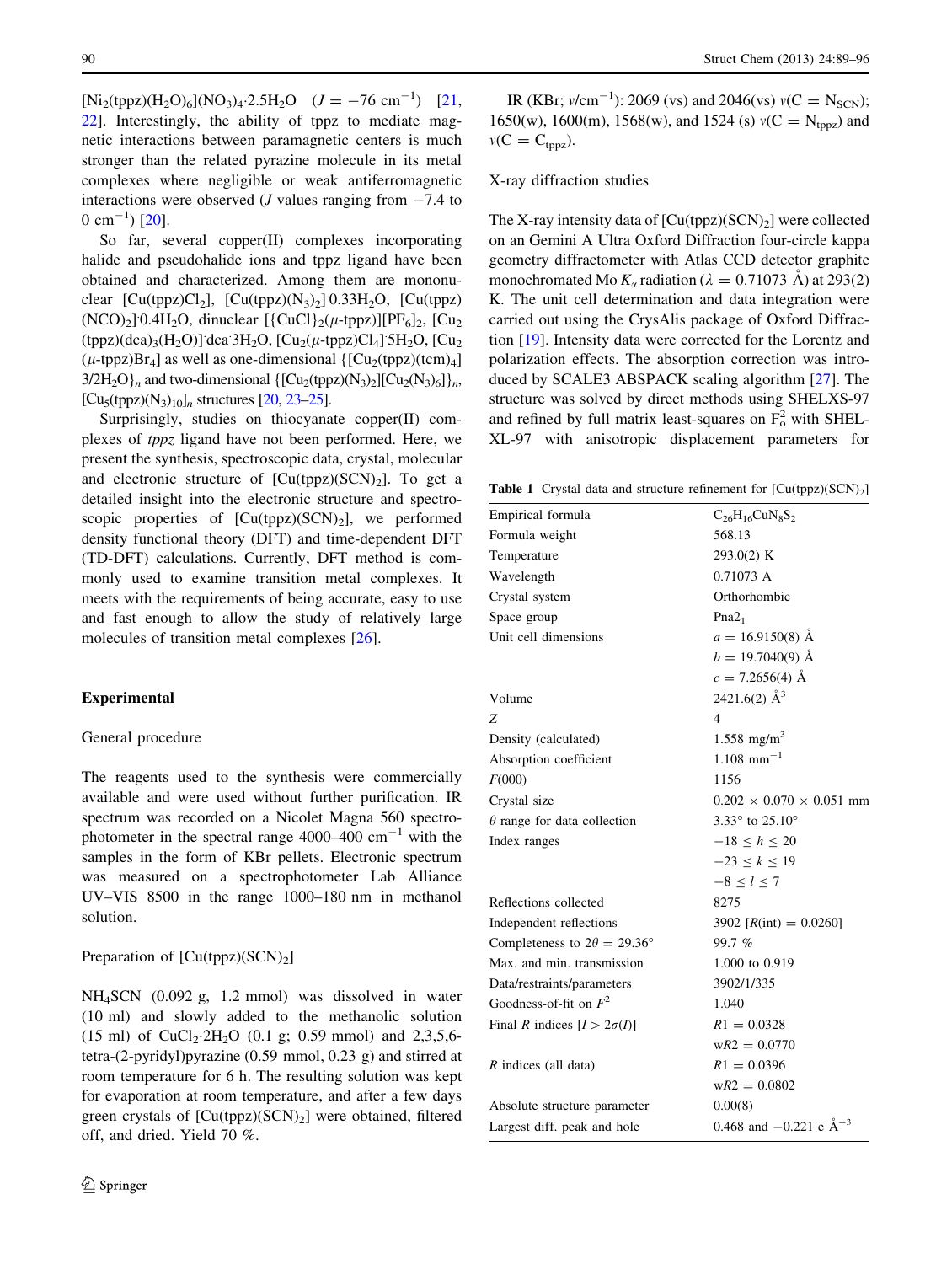<span id="page-3-0"></span>non-hydrogen atoms [\[28](#page-8-0), [29](#page-8-0)]. All H atoms were introduced in calculated positions with the isotropic displacement parameters fixed at 1.2 times the value of equivalent temperature factor of the parent carbon atoms. Crystal data collection and refinement parameters are given in Table [1](#page-2-0).

#### Computational details

All computations herein were performed by using GAUSSIAN-03 program package using hybrid DFT-B3LYP functional [\[30](#page-8-0)]. The calculations were carried out using the standard  $6-311+G(d,p)$  basis for Cu atom,  $6-31+G^{**}$  basis for nitrogen,  $6-31G^{*}$  for carbon, and 6-31G for hydrogen atoms. The geometry of [Cu(tppz)  $(SCN<sub>2</sub>]$  was optimized without any symmetry restrictions in the doublet state in gas phase and using PCM (polarizable continuum model) approach. The optimized geometry of  $[Cu(tppz)(SCN)<sub>2</sub>]$  was verified by performing a frequency calculation. The vibrations in the calculated vibrational spectrum were real, thus the optimized geometry of  $[Cu(tppz)(SCN)<sub>2</sub>]$  corresponds to true energy minimum.

The electronic spectrum of  $[Cu(tppz)(SCN)_2]$  was calculated with the TDDFT method starting from the experimental X-ray data. The solvent (methanol) effect was simulated using the polarizable continuum model with the integral equation formalism (IEF-PCM) [[31,](#page-8-0) [32\]](#page-8-0).

### Results and discussion

The  $[Cu(tppz)(SCN)<sub>2</sub>]$  complex has been obtained in the reaction of the copper(II) chloride with 2,3,5,6-tetra- (2-pyridyl)pyrazine (tppz) and ammonium thiocyanate.

Fig. 1 The experimental and calculated (non-scaled) vibrational spectra of  $[Cu(tppz)(\widetilde{SCN})_2]$ 

The IR spectrum of  $\lceil \text{Cu(tppz)}(\text{SCN})_2 \rceil$  clearly shows the presence of the thiocyanato groups. The maxima of  $v_{CN}$ strong absorptions occur at 2069 and 2046  $\text{cm}^{-1}$ , and their location is in good agreement with the end-on NCS coordination. The characteristic bands of the C=C and C=N stretching modes of 2,3,5,6-tetra-(2-pyridyl)pyrazine are observed in the range  $1650-1520$  cm<sup>-1</sup> [[33](#page-8-0)].

The calculated (non-scaled) vibrational spectrum of  $[Cu(tppz)(SCN)_2]$  stays in good agreement with experimental data, as shown in Fig. 1. The calculated  $v_{CN}$  strong absorptions occur at 2119.4 and 2099.7  $cm^{-1}$ . These values are higher than the experimental ones by  $\sim$  3 %, which is a usual feature for this approach. Similarly, the calculated absorptions due to  $v(C=N)$ ,  $v(C=C)$  modes of the *tppz*, appearing at 1650–1510  $\text{cm}^{-1}$ , fall in the experimental range.

# Crystal structure

The crystallographic data of  $\left[Cu(tppz)(SCN)_2\right]$  are summarized in Table [1.](#page-2-0) The complex crystallises in the

Table 2 Short intra- and intermolecular contacts detected in structures  $[Cu(tppz)(SCN)<sub>2</sub>]$ 

| $D-H \cdots A$                  | D-H  |      | $H \cdots A$ D $\cdots A$ (A) | D-H $\cdots$ A $(^{\circ})$ |
|---------------------------------|------|------|-------------------------------|-----------------------------|
| $C(6)-H(6)\cdots N(6)$          | 0.93 | 2.48 | 2.984(4)                      | 114.0                       |
| $C(7)$ -H(7)…N(98)_#1           | 0.93 | 2.61 | 3.431(5)                      | 148.0                       |
| $C(11) - H(11) \cdots N(5)$     | 0.93 | 2.54 | 2.990(4)                      | 110.0                       |
| $C(12) - H(12) \cdots S(98)$ #2 | 0.93 | 2.84 | 3.508(4)                      | 129.0                       |
| $C(17) - H(17) \cdots N(98)$ #3 | 0.93 | 2.61 | 3.510(5)                      | 163.0                       |
|                                 |      |      |                               |                             |

<sup>#1:</sup>  $-1/2 + x$ ,  $-1/2 - y$ , z; #2:  $1/2 + x$ ,  $-1/2 - y$ ,  $-1 + z$ ; #3:  $-1/2 - x$ ,  $1/2 + y$ ,  $-1/2 + z$ 

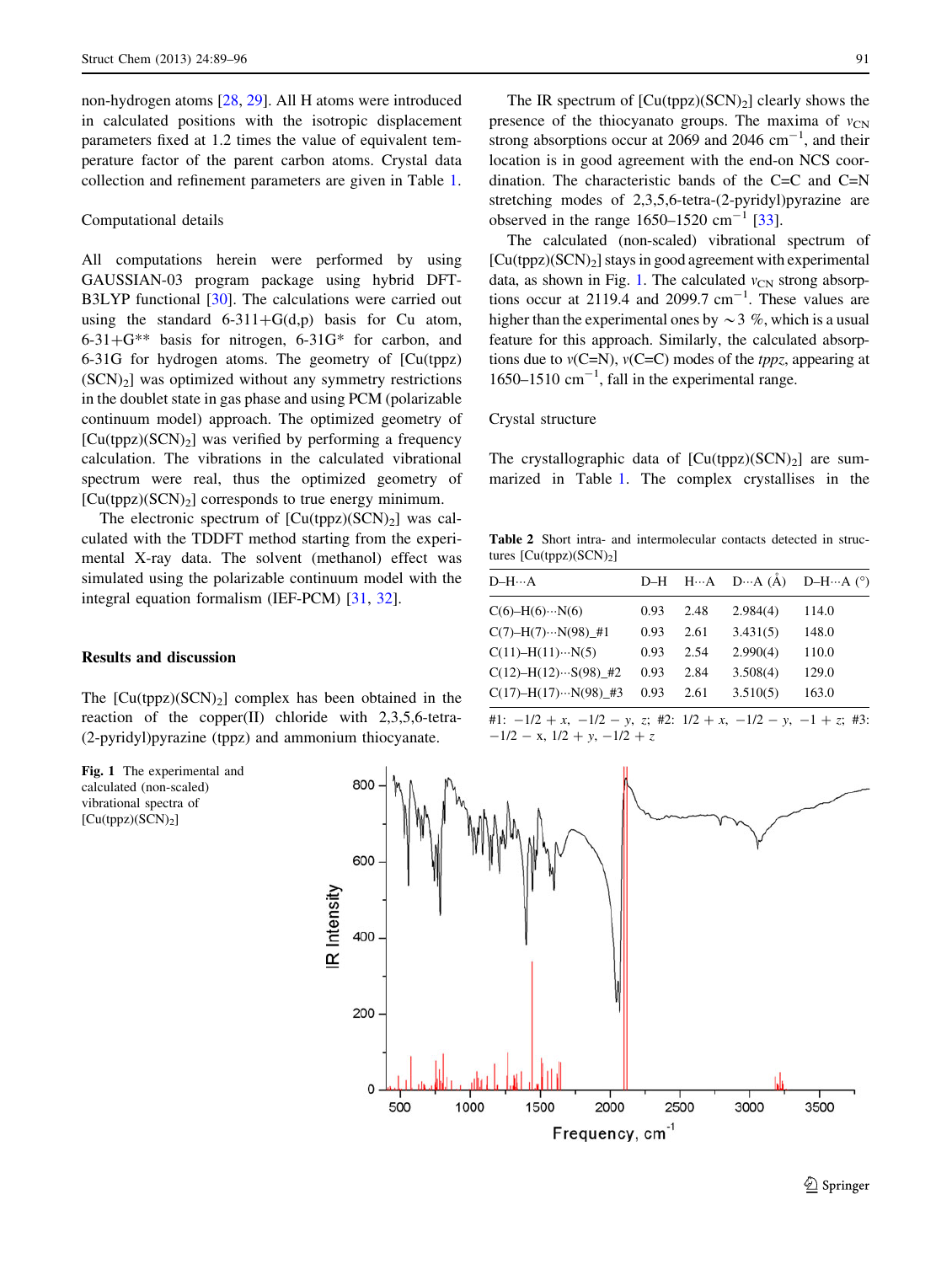<span id="page-4-0"></span>

Fig. 2 The molecular structure of  $\left[\text{Cu(tppz)(SCN)}\right]$ . Displacement ellipsoids are drawn at 50 % probability

orthorhombic space group  $Pna2<sub>1</sub>$  and its structure consists of discrete and well-separated monomers [Cu(tppz)  $(SCN)_2$ . The intra- and intermolecular contacts [\[20](#page-7-0), [22\]](#page-7-0) detected in the structure are collected in Table [2.](#page-3-0) The structure is stabilized by some  $C-H\cdots N$  and  $C-H\cdots S$  short

contacts classified as weak hydrogen bonds. The classical hydrogen bonds cannot be found [\[34](#page-8-0), [35\]](#page-8-0).

The molecular structure of  $\left[ Cu(tppz)(SCN)_2 \right]$  is presented in Fig. 2, and the selected bond distances and angles are collected in Table 3.

The copper $(II)$  is five-coordinate by three N atoms of tppz ligand and two atoms of thiocyanate ions. The metal coordination geometry can be described as a distorted square pyramid.

The copper(II) ion displays a distorted square pyramidal environment  $(4 + 1$  coordination). Three *tppz* nitrogen atoms  $\lbrack Cu(1)-N(1) \, 1.946(2), Cu(1)-N(3) \, 2.011(3), \,$  and Cu(1)–N(1) 2.014(3)  $\AA$ ] and one nitrogen atom of the thiocyanate group  $\lbrack Cu(1)-N(99) 1.907(3) \text{ Å} \rbrack$  constitute the equatorial plane, and  $N(98)$  atom of the second  $SCN^{-}$  ion is in apical position  $\lceil Cu(1) - N(98) \rceil$  distance 2.692(3)  $\rm \AA$ ]. The angular structural index parameter  $\tau$  [[36\]](#page-8-0) expressed here as the difference between the bond angles N(99)– Cu(1)–N(1) and N(3)–Cu(1)–N(4) divided by 60 has a value of 0.32. The Cu(1)–N(98) bond length is ca. 0.68  $\AA$ longer than the Cu–N distances in the equatorial plane, which makes  $\left[\text{Cu(tppz)}(\text{SCN})_2\right]$  a very rare example of copper(II) complexes of general formula [Cu(N–N–  $N(NSC)_2$ ], where N–N–N stands a neutral tridentate N-donor ligand. Generally, the elongation of the apical Cu–N bond in  $[Cu(N-N-N)(NSC)<sub>2</sub>]$  compounds is much smaller and falls in the range  $0.08-0.37 \text{ Å}$  [[37\]](#page-8-0). Such long distance to thiocyanate group in apical position indicates very weak Cu(1)–N(98) coordination bond. The thiocyanate groups are quasi-linear with values of the N–C–S angle of  $178.8(4)^\circ$  and  $179.3(4)^\circ$ .

**Table 3** The experimental and optimized bond lengths  $(\hat{A})$  and angles (°) for  $\text{[Cu(tppz)(SCN)}_2\text{]}$ 

| Bond lengths     |              |           | Bond angles |                         |              |           |            |
|------------------|--------------|-----------|-------------|-------------------------|--------------|-----------|------------|
|                  | Experimental | Optimized |             |                         | Experimental | Optimized |            |
|                  |              | Gas phase | PCM method  |                         |              | Gas phase | PCM method |
| $Cu (1) - N(1)$  | 1.946(2)     | 2.015     | 1.993       | $N(1)$ –Cu(1)– $N(3)$   | 79.78(10)    | 78.52     | 78.73      |
| $Cu(1)-N(3)$     | 2.011(3)     | 2.069     | 2.064       | $N(1)$ –Cu(1)– $N(4)$   | 80.20(10)    | 77.93     | 79.05      |
| $Cu(1)-N(4)$     | 2.014(3)     | 2.077     | 2.057       | $N(3)-Cu(1)-N(4)$       | 159.69(11)   | 153.75    | 156.00     |
| $Cu (1) - N(99)$ | 1.907(3)     | 1.925     | 1.946       | $N(99) - Cu(1) - N(1)$  | 178.57(18)   | 158.76    | 159.60     |
| $Cu (1) - N(98)$ | 2.692(3)     | 2.166     | 2.215       | $N(99) - Cu(1) - N(3)$  | 99.88(12)    | 101.23    | 98.18      |
| $S(98) - C(98)$  | 1.630(4)     | 1.638     | 1.649       | $N(99) - Cu(1) - N(4)$  | 100.21(12)   | 96.55     | 99.48      |
| $N(98) - C(98)$  | 1.139(5)     | 1.188     | 1.185       | $N(98) - Cu(1) - N(1)$  | 80.30(12)    | 88.62     | 97.60      |
| $S(99) - C(99)$  | 1.612(3)     | 1.620     | 1.697       | $N(98) - Cu(1) - N(3)$  | 88.36(11)    | 91.79     | 93.52      |
| $N(99) - C(99)$  | 1.163(4)     | 1.190     | 1.181       | $N(98) - Cu(1) - N(4)$  | 91.66(10)    | 99.07     | 98.30      |
|                  |              |           |             | $C(99) - N(99) - Cu(1)$ | 163.1(3)     | 152.60    | 179.93     |
|                  |              |           |             | $C(98) - N(98) - Cu(1)$ | 115.3(3)     | 126.68    | 144.66     |
|                  |              |           |             | $N(98) - C(98) - S(98)$ | 178.8(4)     | 177.00    | 178.79     |
|                  |              |           |             | $N(99) - C(99) - S(99)$ | 179.3(4)     | 178.86    | 179.96     |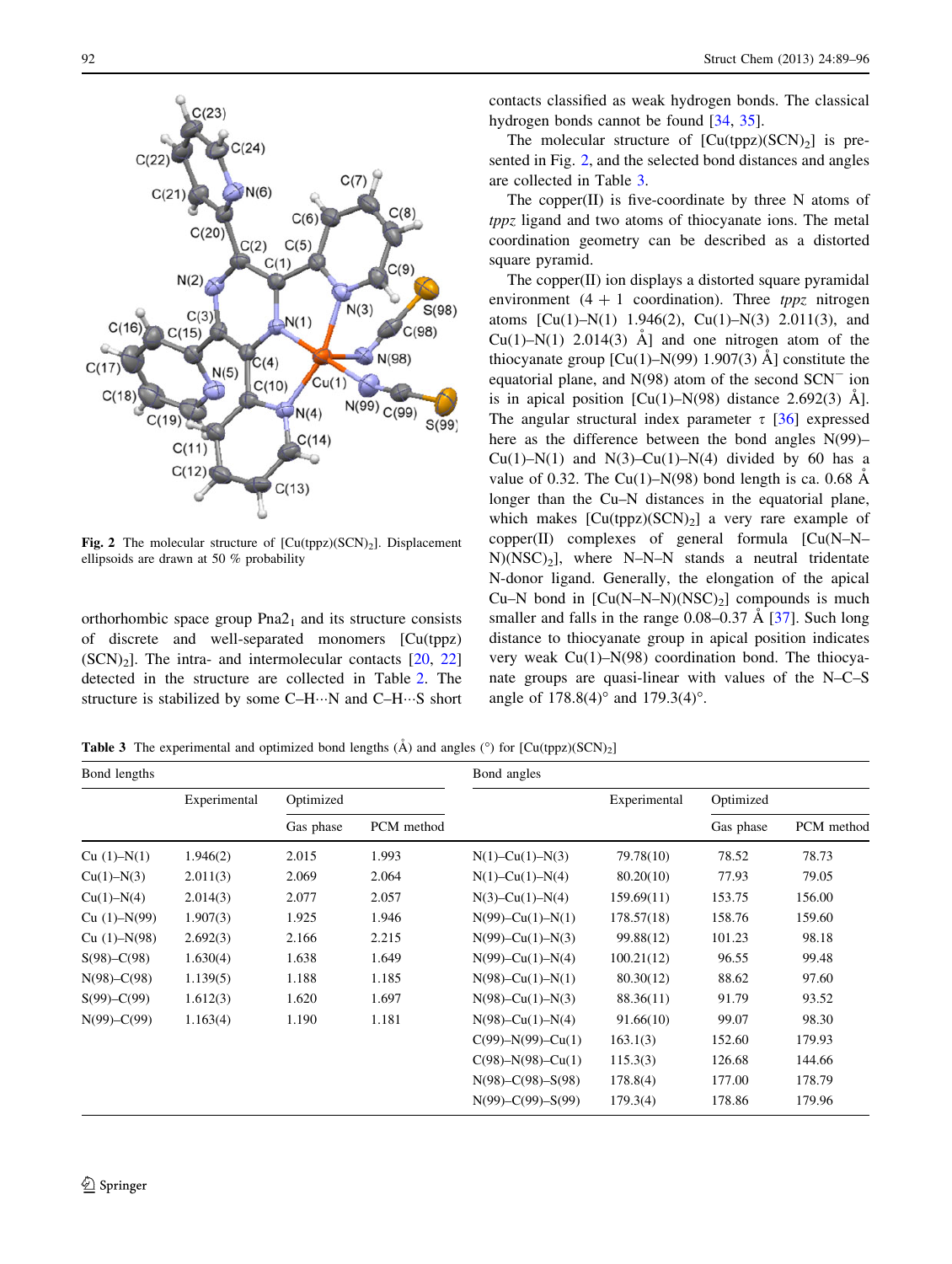<span id="page-5-0"></span>The *tppz* ligand is appreciably twisted, dihedral angles between the pyrazine ring and each of the pyridyl rings are equal  $14.99(11)$ °,  $19.47(11)$ °,  $30.16(7)$ °, and  $34.97(8)$ °. The first two values concern coordinated pyridyl rings. The pyrazine ring itself is puckered with maximum atomic deviations from a best mean plane being  $0.0907 \text{ Å}$  at C(4). The torsion angles N1–C1–C2–N2 and N2–C3–C4–N1 are  $-16.3(8)$  and  $-16.8(4)$ °, respectively, and the dihedral angle between the two C–N–C planes of the pyrazine ring is  $8.79(10)^\circ$ . The value of the dihedral angle between the mean plane of the pyrazine ring and the equatorial plane defined by  $Cu(1)$ ,  $N(1)$ ,  $N(3)$ ,  $N(4)$ , and  $N(99)$  is practically identical and equals  $9.57(8)^\circ$ . The non-planarity of the pyrazine ring is unexceptional. It has been reported for the related structures [\[20](#page-7-0), [23–](#page-7-0)[25\]](#page-8-0), and the factor responsible for destabilizing the planar geometry of the pyrazine ring has a pure electronic origin [\[38](#page-8-0)].

#### Geometry optimization

The geometry of  $[Cu(tppz)(SCN)_2]$  was optimized in doublet state using the DFT method with the B3LYP functional in gas phase and using PCM (polarizable continuum model) approach. The calculated geometric parameters are gathered in Table [3.](#page-4-0) The optimized geometry of  $[Cu(tppz)(SCN)<sub>2</sub>]$  displays a distorted square pyramidal environment, and general trends observed in the experimental data are satisfactorily reproduced in the



Fig. 3 The experimental (black) and calculated (blue) electronic absorption spectra of  $[Cu(tppz)(SCN)_2]$  (Color figure online)

calculations. However, the calculated  $Cu-N<sub>apical</sub>$  distance is significantly lower in comparison with the experimental value, both for gas phase and PCM optimization. Due to the discrepancy between experimental and calculated values of the apical Cu–N bond in  $[Cu(tppz)(SCN)<sub>2</sub>]$ , TDDFT calculations were performed starting from the experimental data.

Table 4 The spin-allowed doublet–doublet electronic transitions calculated with the TDDFT method and the assignments of the calculated transitions to the experimental absorption bands of  $[Cu(tppz)(SCN)<sub>2</sub>]$ 

| The most important orbital excitations                                  | Character                                               | $\lambda$ (nm) | $E$ (eV) | f      | Experimental   |          |                            |
|-------------------------------------------------------------------------|---------------------------------------------------------|----------------|----------|--------|----------------|----------|----------------------------|
|                                                                         |                                                         |                |          |        | $\Lambda$ (nm) | $E$ (eV) | $\boldsymbol{\varepsilon}$ |
| $H(\beta) \rightarrow L(\beta)$                                         | $\pi(SCN) \rightarrow d/\pi^*(tppz)$                    | 698.28         | 1.78     | 0.0002 | 693.5          | 1.79     | 125                        |
| $H-3(\beta) \rightarrow L(\beta)$                                       | $\pi(SCN)/d \rightarrow d/\pi^*(tppz)$                  | 635.22         | 1.95     | 0.0101 |                |          |                            |
| $H(\beta) \rightarrow L+1(\beta)$                                       | $\pi(SCN) \rightarrow \pi^*(tppz)/d$                    | 572.43         | 2.17     | 0.0015 |                |          |                            |
| $H-1(\alpha) \rightarrow L(\alpha) H-1(\beta) \rightarrow L + 1(\beta)$ | $\pi(SCN)/d \rightarrow \pi^*(tppz)/d$                  | 564.23         | 2.20     | 0.0171 |                |          |                            |
|                                                                         | $\pi(SCN)/d \rightarrow \pi^*(tppz)/d$                  |                |          |        |                |          |                            |
| $H-4(\beta) \rightarrow L(\beta)$                                       | $\pi$ (tppz) $\rightarrow$ d/ $\pi$ <sup>*</sup> (tppz) | 430.44         | 2.88     | 0.0143 | 372.0          | 3.33     | 1225                       |
| $H-2(\beta) \rightarrow L + 1(\beta)$                                   | $\pi(SCN)/d \rightarrow \pi^*(tppz)/d$                  | 429.23         | 2.89     | 0.0299 |                |          |                            |
| $H-2(\beta) \rightarrow L + 2(\beta)$                                   | $\pi(SCN)/d \rightarrow \pi^*(tppz)/d$                  | 396.39         | 3.13     | 0.0449 |                |          |                            |
| $H-2(\beta) \rightarrow L + 2(\beta)$                                   | $\pi(SCN)/d \rightarrow \pi^*(tppz)/d$                  | 392.38         | 3.16     | 0.0586 |                |          |                            |
| $H-5(\alpha) \rightarrow L(\alpha)$                                     | $\pi(\text{tppz})/d \rightarrow \pi^*(\text{tppz})/d$   | 381.71         | 3.24     | 0.1307 |                |          |                            |
| $H-7(\beta) \rightarrow L(\beta)$                                       | $\pi$ (tppz) $\rightarrow$ d/ $\pi$ <sup>*</sup> (tppz) | 359.32         | 3.45     | 0.0666 | 300.5          | 4.13     | 5000                       |
| $H-4(\beta) \rightarrow L + 2(\beta)$                                   | $\pi$ (tppz) $\rightarrow \pi^*$ (tppz)/d               | 356.43         | 3.48     | 0.3096 |                |          |                            |
| $H-7(\alpha) \rightarrow L(\alpha)$                                     | $\pi$ (tppz) $\rightarrow \pi^*$ (tppz)/d               | 325.14         | 3.81     | 0.0373 |                |          |                            |
| $H-6(\alpha) \rightarrow L + 1(\alpha)$                                 | $\pi$ (tppz) $\rightarrow \pi^*$ (tppz)                 | 305.86         | 4.05     | 0.0749 |                |          |                            |
| $H-5(\beta) \rightarrow L + 2(\beta)$                                   | $\pi$ (tppz) $\rightarrow \pi^*$ (tppz)/d               | 301.66         | 4.11     | 0.1227 |                |          |                            |
| $H-5(\beta) \rightarrow L + 2(\beta)$                                   | $\pi$ (tppz) $\rightarrow \pi^*$ (tppz)/d               | 270.64         | 4.58     | 0.0929 |                |          |                            |

 $\varepsilon$  molar absorption coefficient  $\text{[dm}^3 \text{ mol}^{-1} \text{ cm}^{-1}$ ], f oscillator strength, H highest occupied molecular orbital, L lowest unoccupied molecular orbital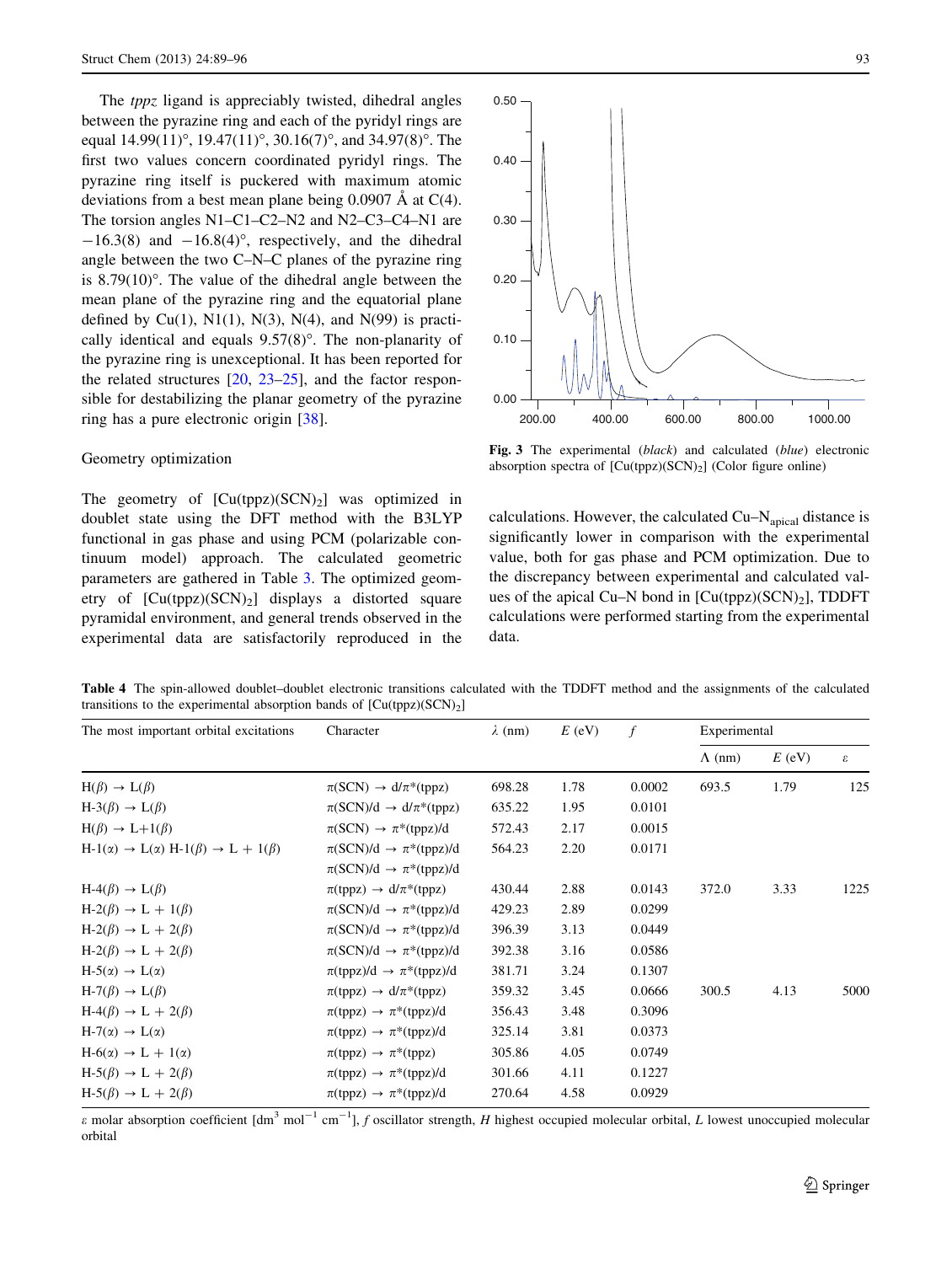<span id="page-6-0"></span>Fig. 4 The energy (eV), character, and some contours of the unoccupied molecular orbitals of  $[Cu(tppz)(SCN)<sub>2</sub>]$ . Positive values of the orbital contour are represented in blue and negative values in gray (Color figure online)



#### Electronic spectrum

The electronic absorption spectrum of  $[Cu(tppz)(SCN)_2]$ in methanol is given in Fig. [3](#page-5-0). The complex [Cu(tppz)  $(SCN)_2$ ] shows three well-resolved bands in the UV region: an intense and sharp peak centered at 213.5 nm and two less intense absorptions located at 300.5 and 372.0 nm. The lowest-energy absorption band originates from LLCT transitions, whereas the bands in the range 400–300 nm are generally attributed to the LMCT transitions.

In addition, the solution spectrum of  $[Cu(tppz)(SCN)<sub>2</sub>]$ displays a single broad band with maximum at 693.5 nm. This absorption is attributed to ligand-field transitions, and its location is consistent with the five-coordinate geometry with Cu(II) ion adapting a distorted SP geometry. Cu(II) complexes with TBP geometry usually show a maximum at  $\lambda > 800$  nm with a higher energy shoulder [\[3](#page-7-0)].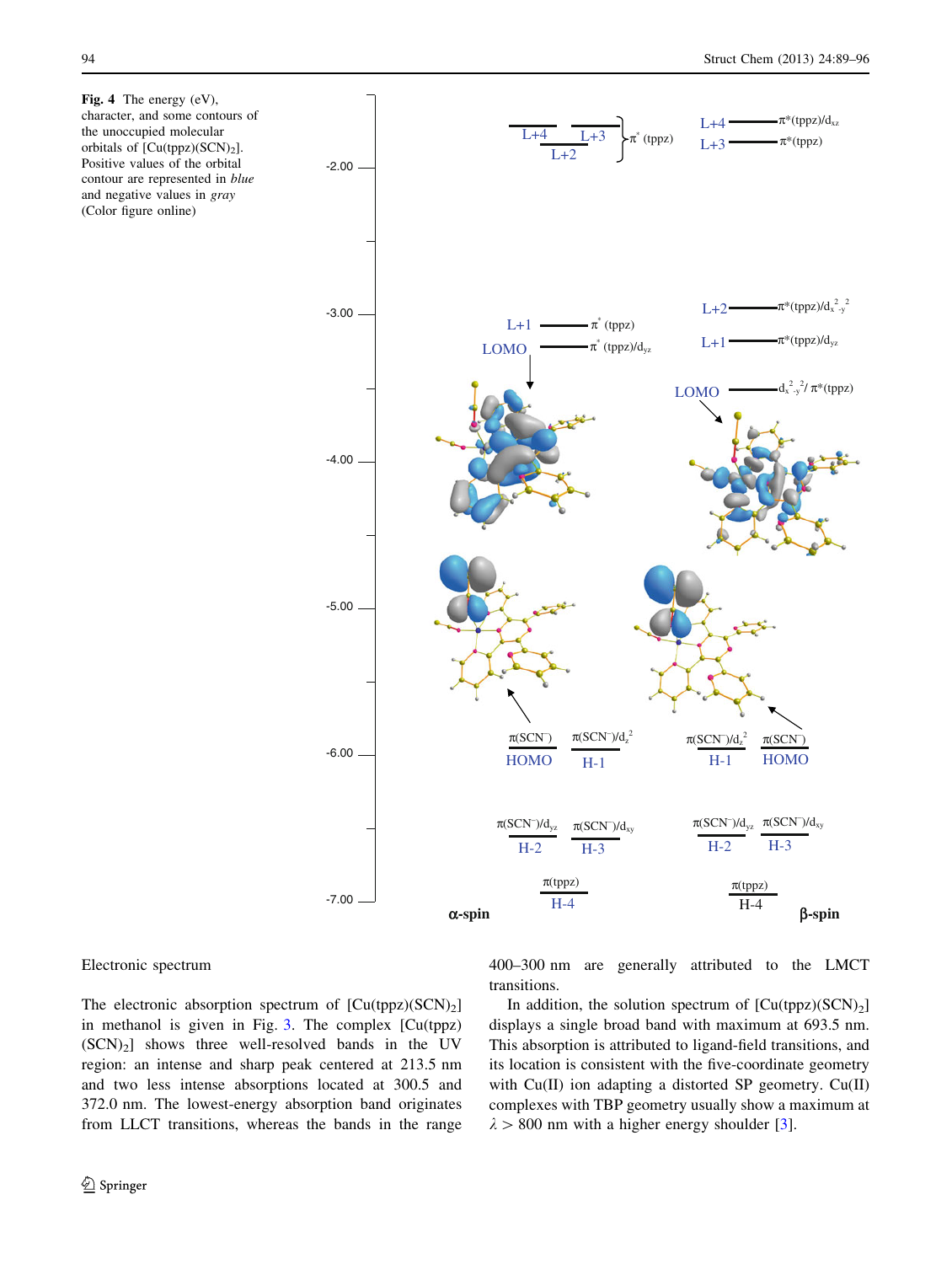<span id="page-7-0"></span>For more qualitative description of the electronic absorption spectrum, the nature of electronic transitions was investigated by the time-dependent density functional (TDDFT) method. The TDDFT calculations of [Cu(tppz)  $(SCN<sub>2</sub>)$  were performed starting from the experimental data (Fig. [3\)](#page-5-0). The investigated complex is of large size. The number of basis functions is equal 746 and 120 electron transitions calculated by the TDDFT method do not comprise all the experimental absorption bands. The shortest wavelength experimental band of [Cu(tppz)  $(SCN<sub>2</sub>]$  is not assigned to the calculated transitions. As the solution spectrum of 2,3,5,6-tetra-(2-pyridyl)pyrazine exhibits intense absorption in this region, some additional intraligand transitions  $\pi$ (tppz)  $\rightarrow \pi^*$ (tppz) are expected to be found at higher energies in the calculations for  $[Cu(tppz)(SCN)<sub>2</sub>$ ]. In Fig. [3](#page-5-0), each calculated transition is represented by a Gaussian function  $y = ce^{-bx^2}$  with the height  $(c)$  equal to the oscillator strength and b equal to  $0.04$  nm<sup>-2</sup>. As can be seen from Fig. [3](#page-5-0), the calculated curves are nicely fitted to those from the experimental measurements.

Table [4](#page-5-0) presents the most important electronic transitions calculated with the TDDFT method, assigned to the observed absorption bands of  $[Cu(tppz)(SCN)<sub>2</sub>]$ . The assignment of the calculated orbital excitations to the experimental bands was based on an overview of the contour plots and relative energy to the occupied and unoccupied orbitals involved in the electronic transitions. The simplified molecular orbital diagram of  $[Cu(tppz)(SCN)_2]$  is presented in Fig. [4](#page-6-0).

The TDDFT/PCM calculations show that the longest wavelength experimental with maximum at 693.5 nm involves the transitions between  $\beta$ -spin HOMO-3, HOMO-1, HOMO and LUMO, LUMO  $+$  1 as well as the transition between a-spin HOMO-1 and LUMO. The LUMO orbital with  $\beta$  spin is mainly  $d_{x^2-y^2}$  copper orbital in character, whereas the spin HOMO-3, HOMO-1, and HOMO are nonbonding combination of a sulfur lone pair and nitrogen p orbital localized on the thiocyanate ligands with admixture of d<sub>Cu</sub> orbitals.  $\beta$ -spin LUMO + 1 and  $\alpha$ -spin LUMO are of mixed character  $d_{Cu} + \pi^*_{tppz}$ . Accordingly, the transitions assigned to the absorption at 693.5 nm can be seen as mixed  $d \rightarrow d$  (*LF*), SCN<sup>-</sup>  $\rightarrow$  d (*LMCT*), and SCN<sup>-</sup>  $\rightarrow$ tppz (LLCT), or a delocalized MLLCT (metal–ligand-toligand CT) description can be used.

The absorption bands at 372.0 and 300.5 nm involve a multitude of electronic transitions calculated in the 400–270 nm region, but maximum contributions are from  $H-5(\alpha) \rightarrow L(\alpha)$ ,  $H-4(\beta) \rightarrow L+2(\beta)$ ,  $H-6(\alpha) \rightarrow L+1(\alpha)$ , and H-5( $\beta$ )  $\rightarrow$  L + 2( $\beta$ ). These transitions can be seen as mixed tppz  $\rightarrow$  Cu (Ligand–Metal Charge Transfer; LMCT) and  $\pi$ (tppz)  $\rightarrow \pi^*$ (tppz) (intraligand charge transfer).

#### Supplementary data

Supplementary data for  $C_{26}H_{16}CuN_8S_2$  are available from the CCDC, 12 Union Road, Cambridge CB2 1EZ, UK on request, quoting the deposition number CCDC 866822.

Acknowledgments The Gaussian03 calculations were carried out in the Wrocław Centre for Networking and Supercomputing, WCSS, Wrocław, Poland under calculational Grant No. 18.

Open Access This article is distributed under the terms of the Creative Commons Attribution License which permits any use, distribution, and reproduction in any medium, provided the original author(s) and the source are credited.

# References

- 1. Talukder P, Datta A, Mitra S, Rosair G, Fallah MSE, Ribas J (2004) Dalton Trans 4161
- 2. Youngme S, Phatchimkun J, Suksangpanya U, Pakawatchai Ch, van Albada GA, Quesada M, Reedijk J (2006) Inorg Chem Commun 9:242
- 3. Mautner FA, Louka FR, LeGuet T, Massoud SS (2009) J Mol Struct 919:196
- 4. Kong L, Li W-J, Li X-L, Geng W-Q, Hao F-Y, Wua J-Y, Zhou H-P, Yang J-X, Tian Y-P, Jin B-K (2010) Polyhedron 29:1575
- 5. Carranza J, Sletten J, Lloret F, Julve M (2009) Polyhedron 28:2249
- 6. Ribas J, Escuer A, Monfort M, Vicente R, Cortes R, Lezama L, Rojo T (1999) Coord Chem Rev 193–195:1027
- 7. Ohba M, Okawa H (2000) Coord Chem Rev 198:313
- 8. Adhikarya C, Koner S (2010) Coord Chem Rev 254:2933
- 9. Escuer A, Vicente R, Goher MAS, Mautner FA (1997) J Chem Soc Dalton Trans 4431
- 10. Villanueva M, Mesa JL, Urtiaga MK, Cortés R, Lezama L, Arriortua MI, Rojo T (2001) Eur J Inorg Chem 1581
- 11. Cano J, Journaux Y, Goher MAS, Abu-Youssef MAM, Mautner FA, Rei $\beta$  GJ, Escuer A, Vicentee R (2005) New J Chem 29:306
- 12. Gao E-Q, Wang Z-M, Yan C-H (2003) Chem Commun 1748
- 13. Han S, Manson JL, Kim J, Miller JS (2000) Inorg Chem 39:4182
- 14. Martin S, Barandika MG, Lezama L, Pizarro JL, Serna ZE, de Larramendi JIR, Arriortua MI, Rojo T, Cortés R (2001) Inorg Chem 40:4109
- 15. Fu AH, Huang XY, Li J, Yuen T, Lin CL (2002) Chem Eur J 8:2239
- 16. Goodwin HA, Lions F (1959) J Am Chem Soc 81:6415
- 17. Chanda N, Laye RH, Chakraborty S, Paul RL, Jeffery JC, Ward MD, Lahiri GK (2002) J Chem Soc Dalton Trans 3496
- 18. Toma LM, Armentano D, De Munno G, Sletten J, Lloret F, Julve M (2007) Polyhedron 26:5263
- 19. Heirtzler F, Santi S, Howland K, Weyhermüller T (2006) Dalton Trans 4722
- 20. Carranza J, Sletten J, Brennan C, Lloret F, Cano J, Julve M (2004) Dalton Trans 3997
- 21. Graf M, Greaves B, Stoeckli-Evans H (1993) Inorg Chim Acta 204:239
- 22. Graf M, Stoeckli-Evans H, Escuer A, Vicente R (1997) Inorg Chim Acta 257:89
- 23. Hadadzadeh H, Rezvani AR, Yap GPA, Crutchley RJ (2005) Inorg Chim Acta 358:1289–1292